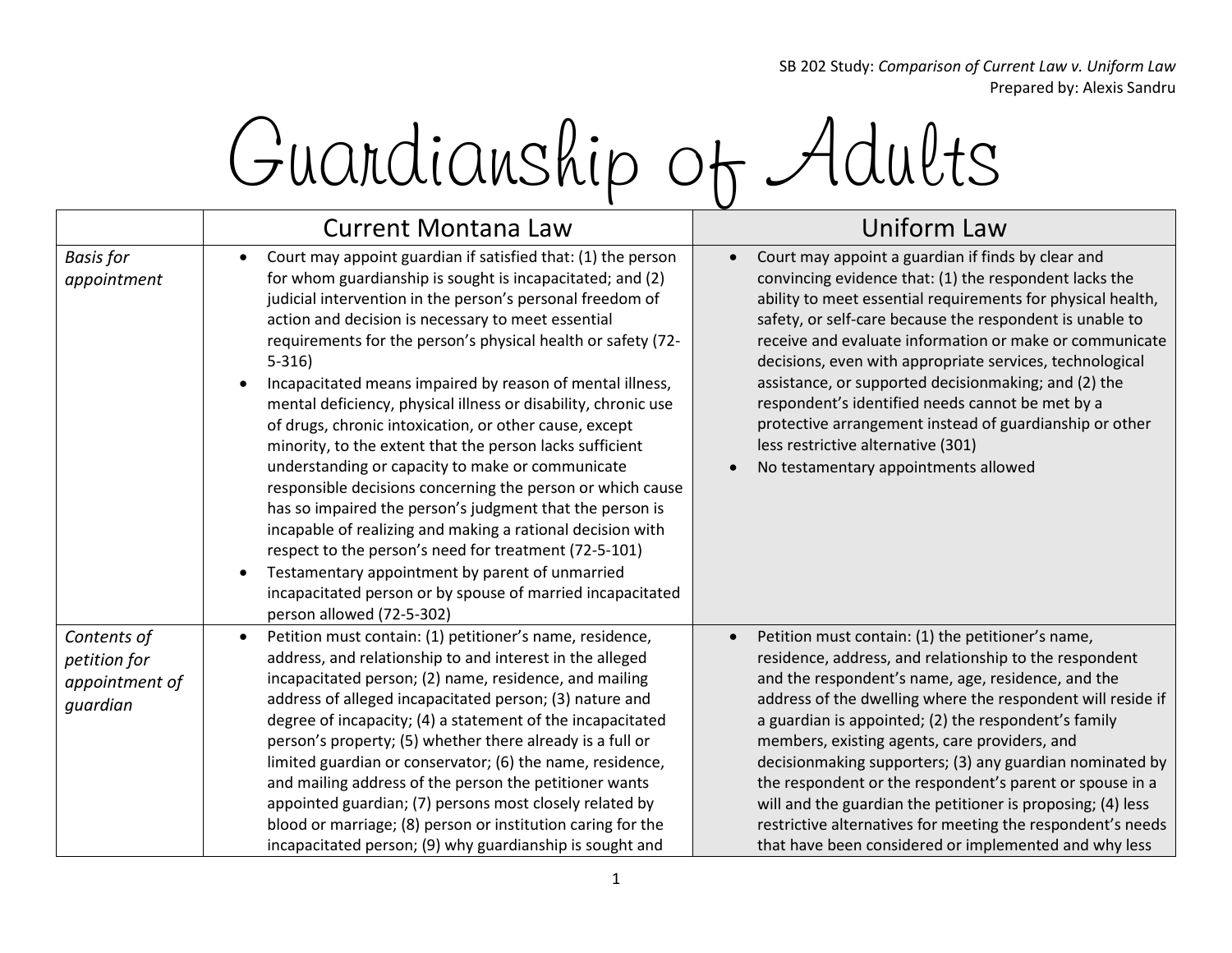|                                  | whether a full or limited guardianship is requested; (10)<br>facts supporting incapacity and need for a guardian and<br>specific areas of protection and limitation of rights<br>requested; (11) if limited guardianship requested, powers<br>petitioner seeks to vest in guardian and duration; and (12)<br>if full guardianship requested, the duration the<br>guardianship is expected to last (72-5-319)                                                                                                                                                                                                                                                                                                                                                                                                                                                                                                                                                                                                                                                           | restrictive alternatives would not meet the respondent's<br>needs; (5) whether the petitioner seeks a full or limited<br>guardianship; (6) any person with whom the petitioner<br>seeks to limit the respondent's contact; (7) a statement of<br>the respondent's property; and (8) the respondent's need<br>for an interpreter, translator, or other form of support<br>(302)<br>Includes sample petition form that petitioners may use<br>(603)                                                                                                                                                                                                                                                                                                                                                                                                                                           |
|----------------------------------|------------------------------------------------------------------------------------------------------------------------------------------------------------------------------------------------------------------------------------------------------------------------------------------------------------------------------------------------------------------------------------------------------------------------------------------------------------------------------------------------------------------------------------------------------------------------------------------------------------------------------------------------------------------------------------------------------------------------------------------------------------------------------------------------------------------------------------------------------------------------------------------------------------------------------------------------------------------------------------------------------------------------------------------------------------------------|---------------------------------------------------------------------------------------------------------------------------------------------------------------------------------------------------------------------------------------------------------------------------------------------------------------------------------------------------------------------------------------------------------------------------------------------------------------------------------------------------------------------------------------------------------------------------------------------------------------------------------------------------------------------------------------------------------------------------------------------------------------------------------------------------------------------------------------------------------------------------------------------|
| <b>Notice</b>                    | In a proceeding for the appointment or removal of a<br>$\bullet$<br>guardian, notice must be given to: (1) the ward or person<br>alleged to be incapacitated and the spouse, parents, and<br>adult children (notice must be served personally if they can<br>be found within the state), or, if none, at least one of the<br>closest adult relatives, if any can be found; and (2) any<br>person who is serving as the ward's or person's guardian or<br>conservator or who has custody of the ward or person or is<br>acting as the ward's or person's caregiver<br>No specific requirement for advisement of rights or<br>$\bullet$<br>description of proceedings and consequences<br>Notice of any proceeding must be delivered to the guardian<br>$\bullet$<br>$(72 - 5 - 301(2))$<br>In testamentary appointments, the guardian must provide<br>$\bullet$<br>7 days' prior notice to the incapacitated person and the<br>person having the care of the incapacitated person or the<br>nearest adult relative before accepting the appointment<br>$(72 - 5 - 302)$ | Copy of petition for appointment of a guardian and notice<br>of the hearing must be personally served on the<br>respondent. Notice must: (1) inform respondent of<br>respondent's rights, including right to an attorney and to<br>attend the hearing; and (2) include a description of the<br>nature, purpose, and consequences of granting the<br>petition<br>Notice of a petition for appointment of a guardian must be<br>served on the respondent's family members, existing<br>agents, care providers, and decisionmaking supporters and<br>any guardian nominated by the respondent or the<br>respondent's parent or spouse or proposed by the<br>petitioner<br>After a guardian is appointed, notice of subsequent<br>hearings on petitions must be provided to: (1) the adult<br>subject to guardianship; (2) the guardian; and (3) any<br>other person the court determines (303) |
| Appointment &<br>role of visitor | Visitor is defined as a person trained in law, nursing, social<br>$\bullet$<br>work, medical care, mental health care, pastoral care,<br>education, or rehabilitation and is an officer, employee, or<br>special appointee of the court with no personal interest in<br>the proceedings (72-5-313)<br>Whenever possible, the court shall appoint a visitor who<br>$\bullet$<br>has particular experience or expertise in treating,<br>evaluating, or caring for persons with the kind of disabling                                                                                                                                                                                                                                                                                                                                                                                                                                                                                                                                                                     | A court is required to appoint a visitor when a petition for<br>appointment of a guardian is filed. The visitor must have training<br>or experience in the type of abilities, limitations, and needs alleged<br>in the petition. Duties of the visitor include:<br>interviewing the respondent in a manner the respondent<br>is best able to understand to: (1) explain the proceedings,<br>the respondent's rights at the hearing, and the general<br>powers and duties of a guardian; (2) determine the                                                                                                                                                                                                                                                                                                                                                                                   |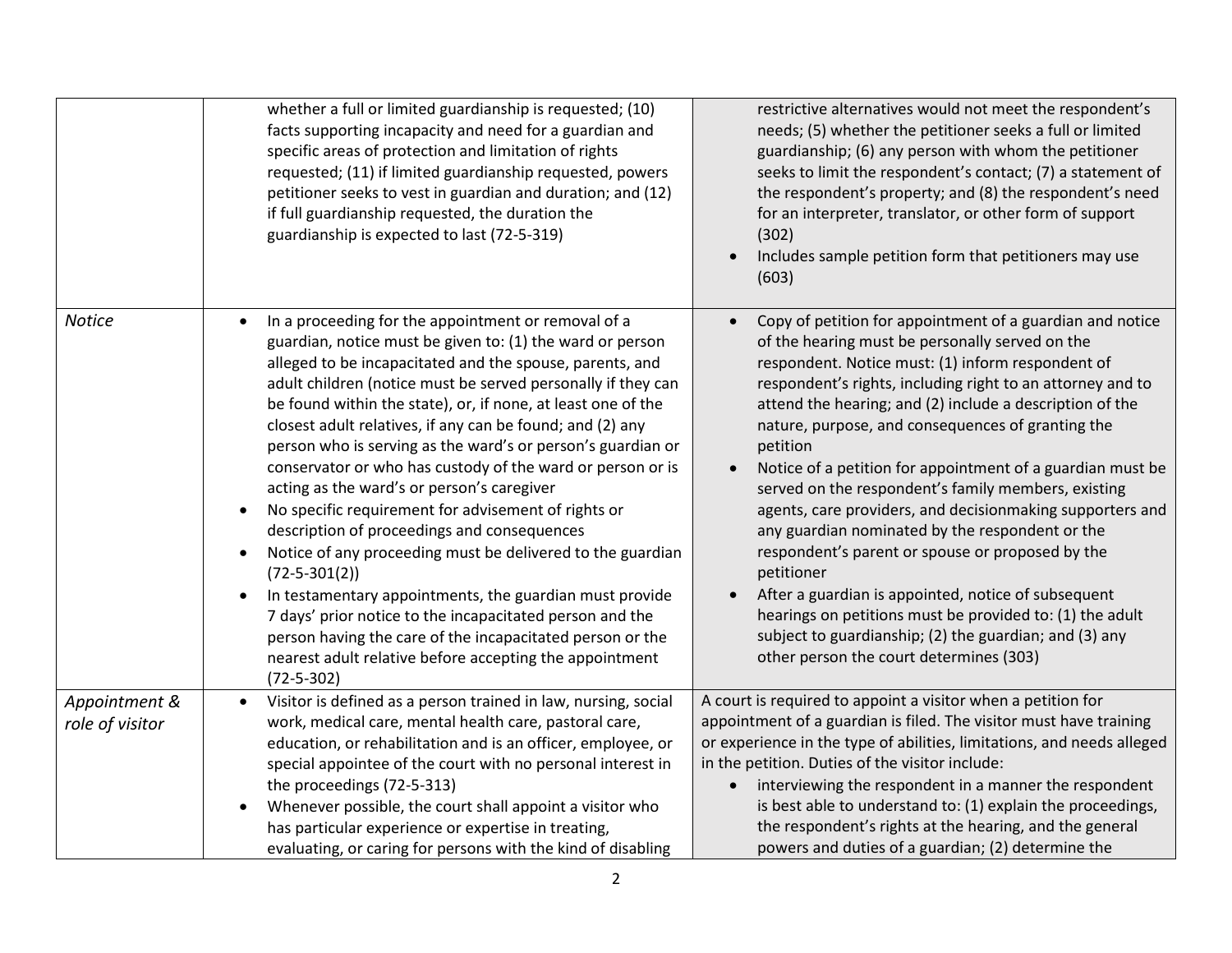|                  | condition that is alleged to be the cause of incapacity. The<br>visitor is required to:<br>interview the alleged incapacitated person, the petitioner,<br>and the person nominated as guardian;<br>visit the place where the alleged incapacitated person is<br>living and the place where it is proposed the person will live<br>if the appointment is made; and<br>submit the visitor's report in writing to the court (72-5-315) | respondent's views about appointment; and (3) inform the<br>respondent of the right to an attorney and that all costs<br>and expenses of the proceeding may be paid from the<br>respondent's assets;<br>interviewing the petitioner and proposed guardian;<br>visiting the respondent's present dwelling and any<br>dwelling where the respondent will reside if a guardian is<br>appointed;<br>obtaining information from any doctor or person who<br>treated or assessed the respondent;<br>investigating the allegations in the petition; and<br>filing a report with the court that must include: (1) a<br>recommendation of whether an attorney should be<br>appointed for the respondent; (2) a summary of self-care<br>and independent living tasks that the respondent can<br>manage, could manage with supports, or cannot manage;<br>(3) a recommendation regarding the appropriateness of<br>guardianship and, if recommended, whether it should be<br>full or limited and, if limited, the powers to be granted to<br>the guardian; (5) a statement of the proposed guardian's<br>qualifications and whether the respondent approves; (6)<br>whether the proposed dwelling meets the respondent's<br>needs and the respondent's preference for a residence; (7)<br>whether a professional evaluation is recommended; (8)<br>whether the respondent is able to attend a hearing where<br>court proceedings are typically held; (9) whether the<br>respondent is able to participate in a hearing and any<br>supports needed to enhance the respondent's ability to<br>participate; and (10) any other matter the court directs<br>(304) |
|------------------|-------------------------------------------------------------------------------------------------------------------------------------------------------------------------------------------------------------------------------------------------------------------------------------------------------------------------------------------------------------------------------------------------------------------------------------|----------------------------------------------------------------------------------------------------------------------------------------------------------------------------------------------------------------------------------------------------------------------------------------------------------------------------------------------------------------------------------------------------------------------------------------------------------------------------------------------------------------------------------------------------------------------------------------------------------------------------------------------------------------------------------------------------------------------------------------------------------------------------------------------------------------------------------------------------------------------------------------------------------------------------------------------------------------------------------------------------------------------------------------------------------------------------------------------------------------------------------------------------------------------------------------------------------------------------------------------------------------------------------------------------------------------------------------------------------------------------------------------------------------------------------------------------------------------------------------------------------------------------------------------------------------------------------------------------------------------------------------------------|
| Appointment &    | The alleged incapacitated person may have counsel of the                                                                                                                                                                                                                                                                                                                                                                            | Court shall appoint an attorney to represent respondent in                                                                                                                                                                                                                                                                                                                                                                                                                                                                                                                                                                                                                                                                                                                                                                                                                                                                                                                                                                                                                                                                                                                                                                                                                                                                                                                                                                                                                                                                                                                                                                                         |
| role of attorney | person's own choice or the court may, in the interest of                                                                                                                                                                                                                                                                                                                                                                            | a proceeding for appointment of a guardian if: (1)                                                                                                                                                                                                                                                                                                                                                                                                                                                                                                                                                                                                                                                                                                                                                                                                                                                                                                                                                                                                                                                                                                                                                                                                                                                                                                                                                                                                                                                                                                                                                                                                 |
|                  | justice, appoint an appropriate official or order the Office of                                                                                                                                                                                                                                                                                                                                                                     | respondent requests the appointment; (2) the visitor                                                                                                                                                                                                                                                                                                                                                                                                                                                                                                                                                                                                                                                                                                                                                                                                                                                                                                                                                                                                                                                                                                                                                                                                                                                                                                                                                                                                                                                                                                                                                                                               |
|                  | State Public Defender to assign counsel to represent the                                                                                                                                                                                                                                                                                                                                                                            | recommends appointment; or (3) the court determines                                                                                                                                                                                                                                                                                                                                                                                                                                                                                                                                                                                                                                                                                                                                                                                                                                                                                                                                                                                                                                                                                                                                                                                                                                                                                                                                                                                                                                                                                                                                                                                                |
|                  | person (72-5-315)                                                                                                                                                                                                                                                                                                                                                                                                                   | the respondent needs representation (305 (Alt. A))                                                                                                                                                                                                                                                                                                                                                                                                                                                                                                                                                                                                                                                                                                                                                                                                                                                                                                                                                                                                                                                                                                                                                                                                                                                                                                                                                                                                                                                                                                                                                                                                 |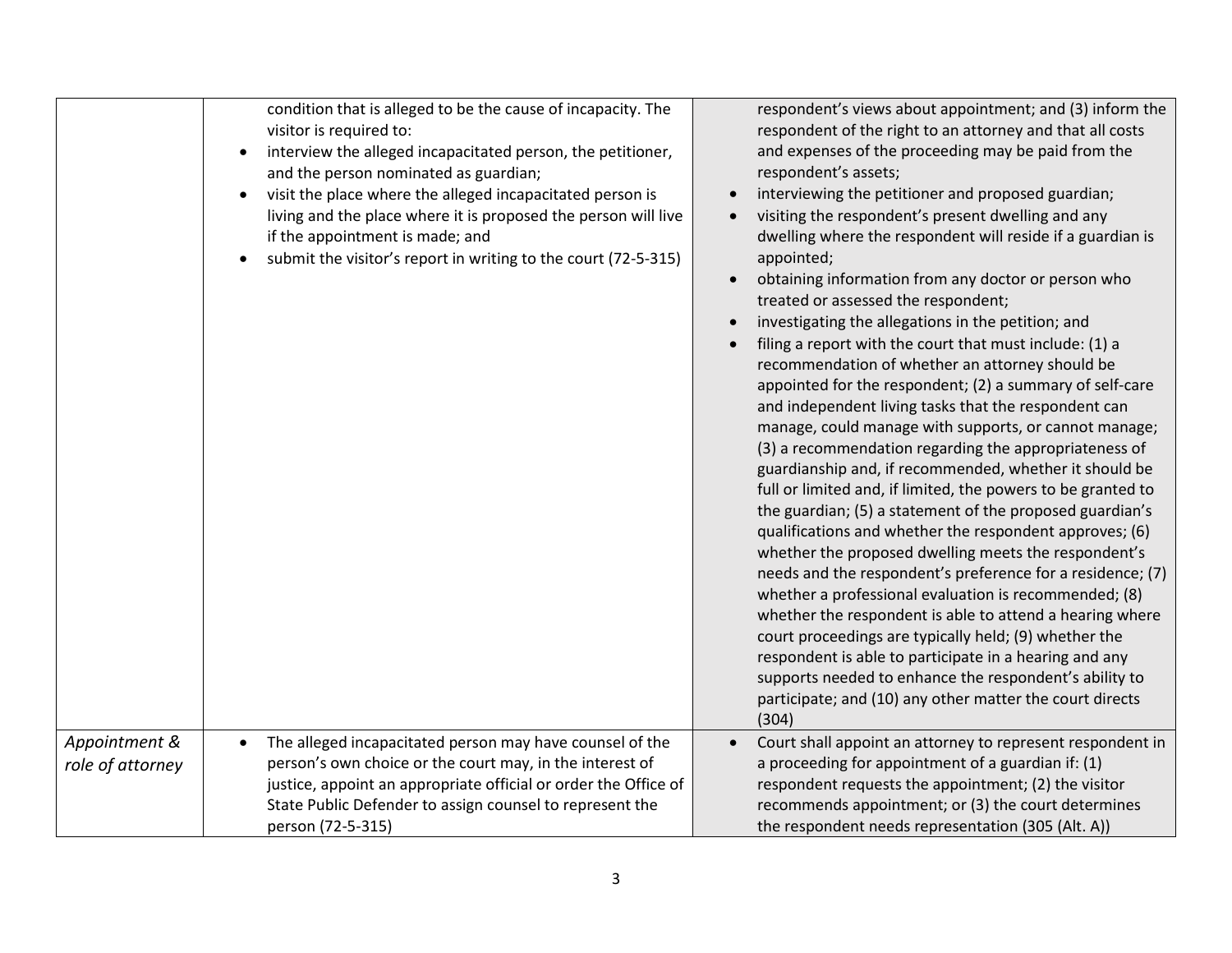|                                   | Ward is entitled to counsel, in accordance with the<br>$\bullet$<br>Montana Public Defender Act, in a commitment hearing<br>under Title 53, chapter 21 (72-5-322)                                                                                                                                                                                                                                                                                                             | Specifies the role of the attorney, including making<br>reasonable efforts to ascertain the respondent's wishes<br>and advocating for those wishes or, if the respondent's<br>wishes are not ascertainable, advocating for the less<br>restrictive result, consistent with the respondent's<br>interests (305)                                                                                                                                                                                                                                                                                                                                                                                                                                                                                                                                                                                                                                                         |
|-----------------------------------|-------------------------------------------------------------------------------------------------------------------------------------------------------------------------------------------------------------------------------------------------------------------------------------------------------------------------------------------------------------------------------------------------------------------------------------------------------------------------------|------------------------------------------------------------------------------------------------------------------------------------------------------------------------------------------------------------------------------------------------------------------------------------------------------------------------------------------------------------------------------------------------------------------------------------------------------------------------------------------------------------------------------------------------------------------------------------------------------------------------------------------------------------------------------------------------------------------------------------------------------------------------------------------------------------------------------------------------------------------------------------------------------------------------------------------------------------------------|
| Professional<br>evaluation        | Alleged incapacitated person must be examined by a<br>physician appointed by the court, and the physician is<br>required to submit a written report to the court (72-5-315)                                                                                                                                                                                                                                                                                                   | Court shall order a professional evaluation of a respondent<br>if requested by the respondent or in other cases unless the<br>court finds it has sufficient information to determine the<br>respondent's needs and abilities<br>Evaluator must be a licensed physician, psychologist, social<br>worker, or other individual appointed by the court who is<br>qualified to evaluate the respondent's abilities and<br>limitations and who does not have a conflict of interest<br>Evaluator is required to file a report with the court that:<br>(1) describes the respondent's abilities and limitations; (2)<br>evaluates the respondent's mental and physical condition,<br>educational potential, adaptive behavior, and social skills;<br>(3) includes a prognosis for improvement and<br>recommendations for appropriate treatment and<br>supports; and (4) states the date of the evaluation<br>A respondent may refuse to participate in an evaluation<br>(306) |
| Attendance &<br>rights at hearing | The alleged incapacitated person is entitled to be present<br>at the hearing in person and to see or hear all evidence<br>The person is entitled to be represented by counsel, to<br>$\bullet$<br>present evidence, to cross-examine witnesses, including the<br>evaluator or visitor, and to trial by jury<br>The issue may be determined at a closed hearing without a<br>jury if the person alleged to be incapacitated or the<br>person's attorney requests it (72-5-315) | A hearing on appointment of a guardian may proceed<br>without the respondent in attendance if the court finds by<br>clear and convincing evidence that: (1) the respondent<br>consistently and repeatedly has refused to attend after<br>being informed of the respondent's rights and<br>consequences of failing to attend; or (2) there is no<br>practicable way for the respondent to attend, even with<br>supports and technological assistance<br>If a respondent is unable to attend in court, the court shall<br>make reasonable efforts to hold the hearing at an<br>alternative location convenient to the respondent or via<br>real-time audio-visual technology                                                                                                                                                                                                                                                                                             |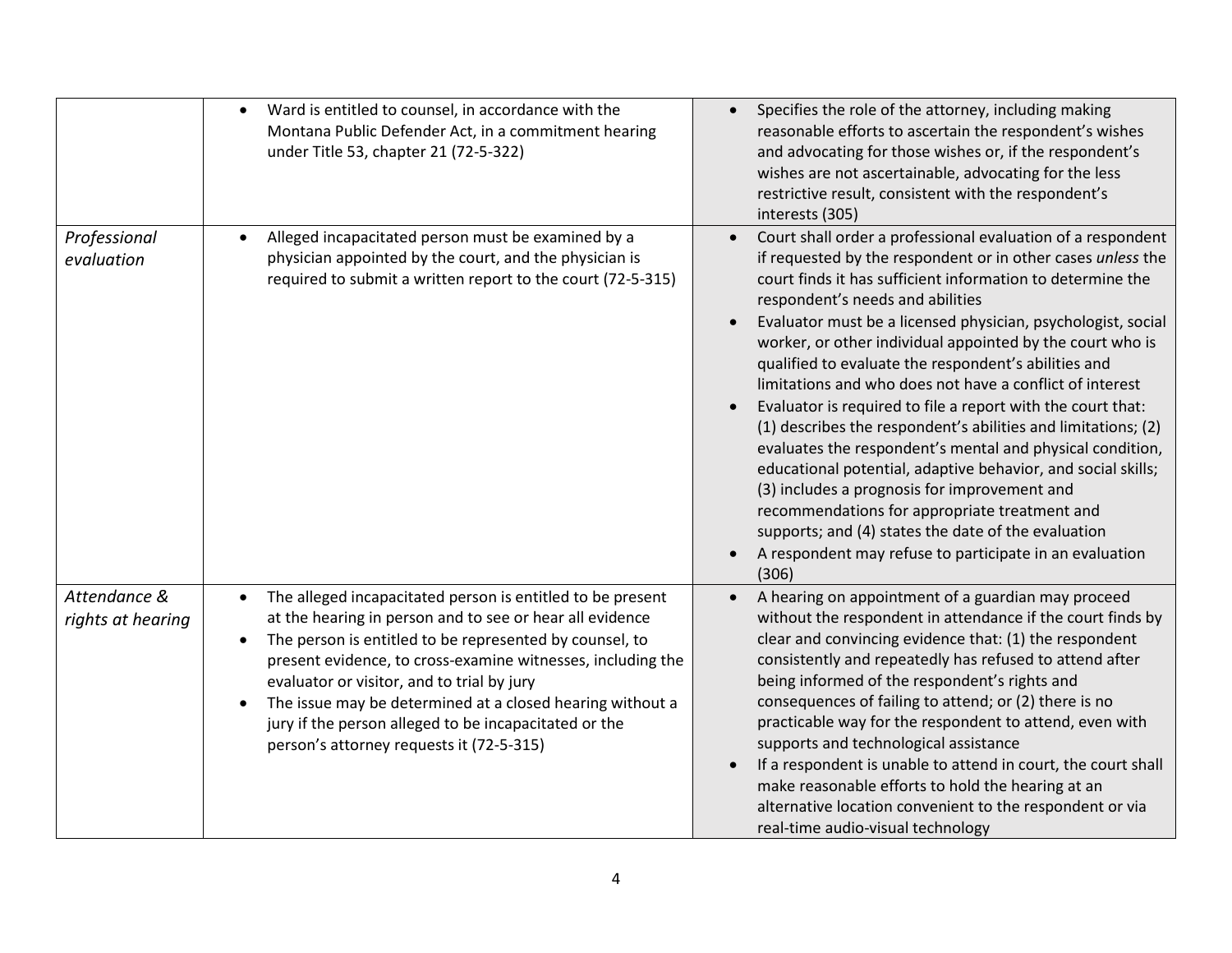|                                       |                                                                                                                                                                                                                                                                                                                                                                                                                                                                                                                                                                                                                                                                                                                                                                                         | The respondent is entitled to be assisted by persons of the<br>$\bullet$<br>respondent's choosing, including an attorney<br>The respondent may present evidence, subpoena<br>witnesses and documents, examine witnesses, including<br>any court-appointed evaluation or visitor, and otherwise<br>participate in the proceeding<br>A proposed guardian is required to attend the hearing<br>unless excused for good cause<br>The court shall close the hearing at the request of the<br>respondent on a showing of good cause<br>A person may request to participate in a hearing, which<br>the court may grant on determining that the best interest<br>of the respondent will be served (307)                                                                                                                                         |
|---------------------------------------|-----------------------------------------------------------------------------------------------------------------------------------------------------------------------------------------------------------------------------------------------------------------------------------------------------------------------------------------------------------------------------------------------------------------------------------------------------------------------------------------------------------------------------------------------------------------------------------------------------------------------------------------------------------------------------------------------------------------------------------------------------------------------------------------|-----------------------------------------------------------------------------------------------------------------------------------------------------------------------------------------------------------------------------------------------------------------------------------------------------------------------------------------------------------------------------------------------------------------------------------------------------------------------------------------------------------------------------------------------------------------------------------------------------------------------------------------------------------------------------------------------------------------------------------------------------------------------------------------------------------------------------------------|
| Confidentiality<br>of records         | Confidential information may be redacted per court rules<br>$\bullet$                                                                                                                                                                                                                                                                                                                                                                                                                                                                                                                                                                                                                                                                                                                   | A guardianship case is a matter of public record, but the<br>court may seal the records at the respondent's request<br>and if the petition for guardianship was dismissed or the<br>guardianship is terminated<br>Access to underlying records of guardianship is restricted<br>(308)                                                                                                                                                                                                                                                                                                                                                                                                                                                                                                                                                   |
| Who may be<br>guardian --<br>priority | Any competent person or suitable institution, association,<br>$\bullet$<br>or nonprofit corporation or any of its members may be<br>appointed guardian<br>Persons have priority for appointment in the following<br>$\bullet$<br>order (the priorities are not binding, and the court shall<br>appoint the person that is best qualified and willing to<br>serve):<br>(1) a person, association, or private, nonprofit corporation<br>nominated by the incapacitated person (if the person<br>had the capacity to make a reasonably intelligent<br>choice at the time of nomination);<br>$(2)$ a spouse;<br>(3) an adult child;<br>$(4)$ a parent;<br>(5) any relative with whom the incapacitated person has<br>resided for more than 6 months prior to the filing of the<br>petition; | A court shall consider the following order of priority when<br>appointing a guardian (but may appoint a person having<br>lower or no priority):<br>(1) a guardian acting for the respondent in another<br>jurisdiction;<br>(2) a person nominated by the respondent;<br>(3) an agent appointed by the respondent under a power<br>of attorney for health care;<br>(4) a spouse; and<br>(5) a family member or other individual who has shown<br>special care and concern for the respondent<br>If 2 or more persons have equal priority, the court shall<br>appoint the best qualified person<br>Persons providing paid services to the respondent are<br>prohibited from being appointed guardian unless the<br>person is related to the respondent or the court finds by<br>clear and convincing evidence that the person is the best |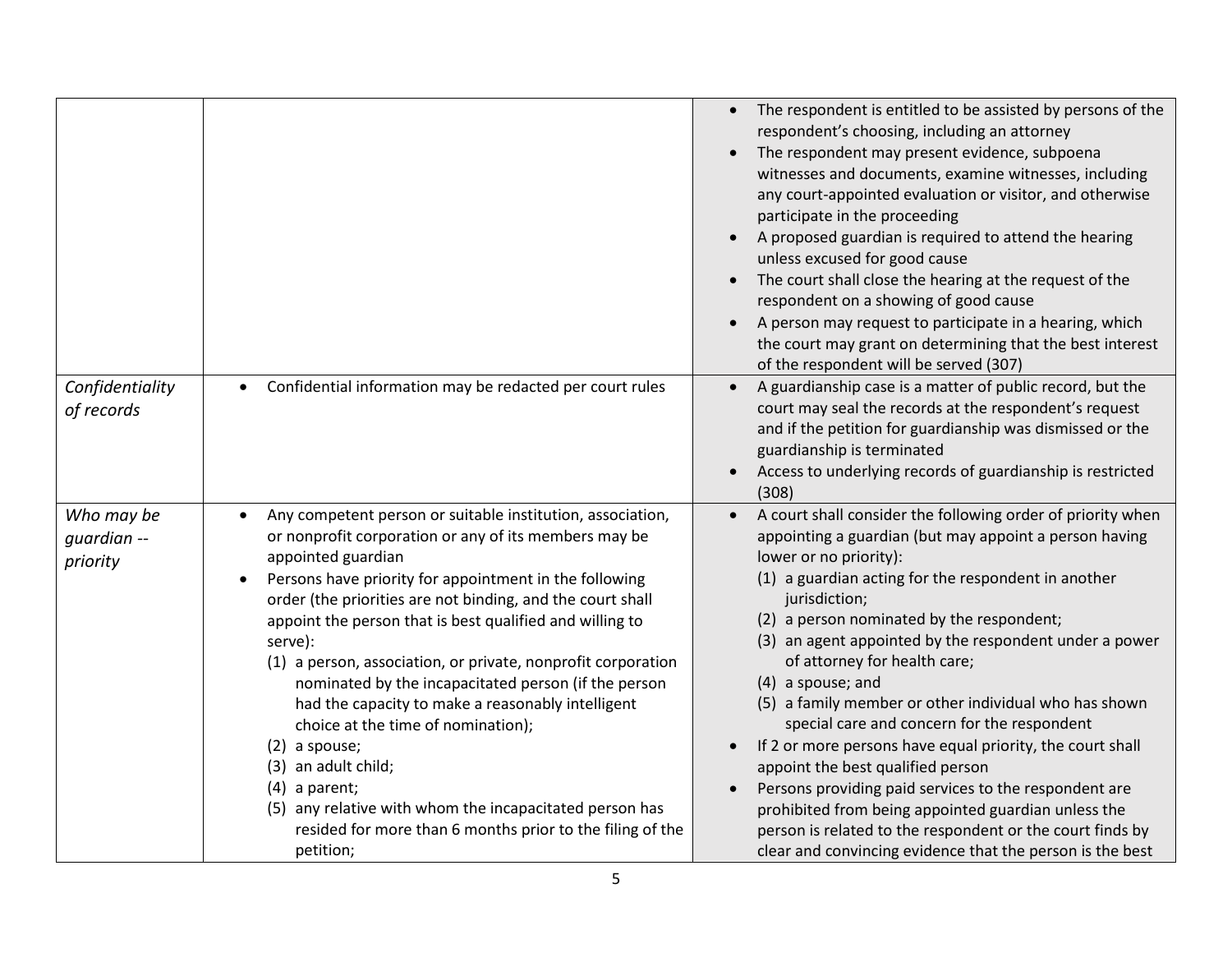|             | (6) a private association or nonprofit corporation with a<br>guardianship program, including members and<br>volunteers; and<br>(7) a person nominated by the person who is caring for the<br>incapacitated person or paying benefits to the<br>incapacitated person<br>Court may not appoint a person if the person: (1) provides<br>or is likely to provide during the guardianship substantial<br>services to the incapacitated person in a professional or<br>business capacity other than in the capacity of guardian; (2)<br>is or is likely to become during the guardianship period a<br>creditor of the incapacitated person, other than in the<br>capacity of guardian; (3) has or is likely to have during the<br>guardianship period interests that may conflict with those<br>of the incapacitated person; or (4) is employed by a person,<br>institution, association, or nonprofit corporation that would<br>be disqualified under the above<br>If there is no qualified person able to serve, the court may<br>$\bullet$<br>appoint a state or federal agency that is authorized or<br>required by statute to provide services to the person or to<br>persons suffering from the same kind of disability that the | qualified person and appointment is in the respondent's<br>best interest<br>An owner, operator, or employee of a long-term care<br>facility is prohibited from being appointed guardian unless<br>the person is related to the respondent (309)                                                                                                                                                                                                                                                                                                                                                                                                    |
|-------------|----------------------------------------------------------------------------------------------------------------------------------------------------------------------------------------------------------------------------------------------------------------------------------------------------------------------------------------------------------------------------------------------------------------------------------------------------------------------------------------------------------------------------------------------------------------------------------------------------------------------------------------------------------------------------------------------------------------------------------------------------------------------------------------------------------------------------------------------------------------------------------------------------------------------------------------------------------------------------------------------------------------------------------------------------------------------------------------------------------------------------------------------------------------------------------------------------------------------------------|----------------------------------------------------------------------------------------------------------------------------------------------------------------------------------------------------------------------------------------------------------------------------------------------------------------------------------------------------------------------------------------------------------------------------------------------------------------------------------------------------------------------------------------------------------------------------------------------------------------------------------------------------|
| Order of    | incapacitated person suffers from (72-5-312)<br>A court order must specify whether a full or limited                                                                                                                                                                                                                                                                                                                                                                                                                                                                                                                                                                                                                                                                                                                                                                                                                                                                                                                                                                                                                                                                                                                             | A court order appointing a guardian must:                                                                                                                                                                                                                                                                                                                                                                                                                                                                                                                                                                                                          |
| appointment | guardianship is being created and, if a limited guardianship<br>is ordered, must specify the particular powers and duties<br>vested in the limited guardian and the period for which the<br>limited guardianship is created<br>An incapacitated person may not be limited in the exercise<br>of any civil or political rights except those that are clearly<br>inconsistent with the exercise of the powers granted to the<br>guardian unless the court's order specifically provides for<br>the limitations<br>The order must state that all rights not specifically limited<br>are retained by the incapacitated person (72-5-316)                                                                                                                                                                                                                                                                                                                                                                                                                                                                                                                                                                                             | include specific findings that there is clear and convincing<br>evidence that the respondent's needs cannot be met by a<br>protective arrangement or other less restrictive alternative<br>and that the respondent was given proper notice;<br>state whether the respondent retains the right to vote and<br>marry and, if not, findings supporting the removal of the<br>rights;<br>if a full guardianship is ordered, state the reason for doing<br>so and why a limited guardianship is inappropriate;<br>if limited guardianship ordered, state the powers granted<br>to the guardian; and<br>identify any person that is entitled to receive: |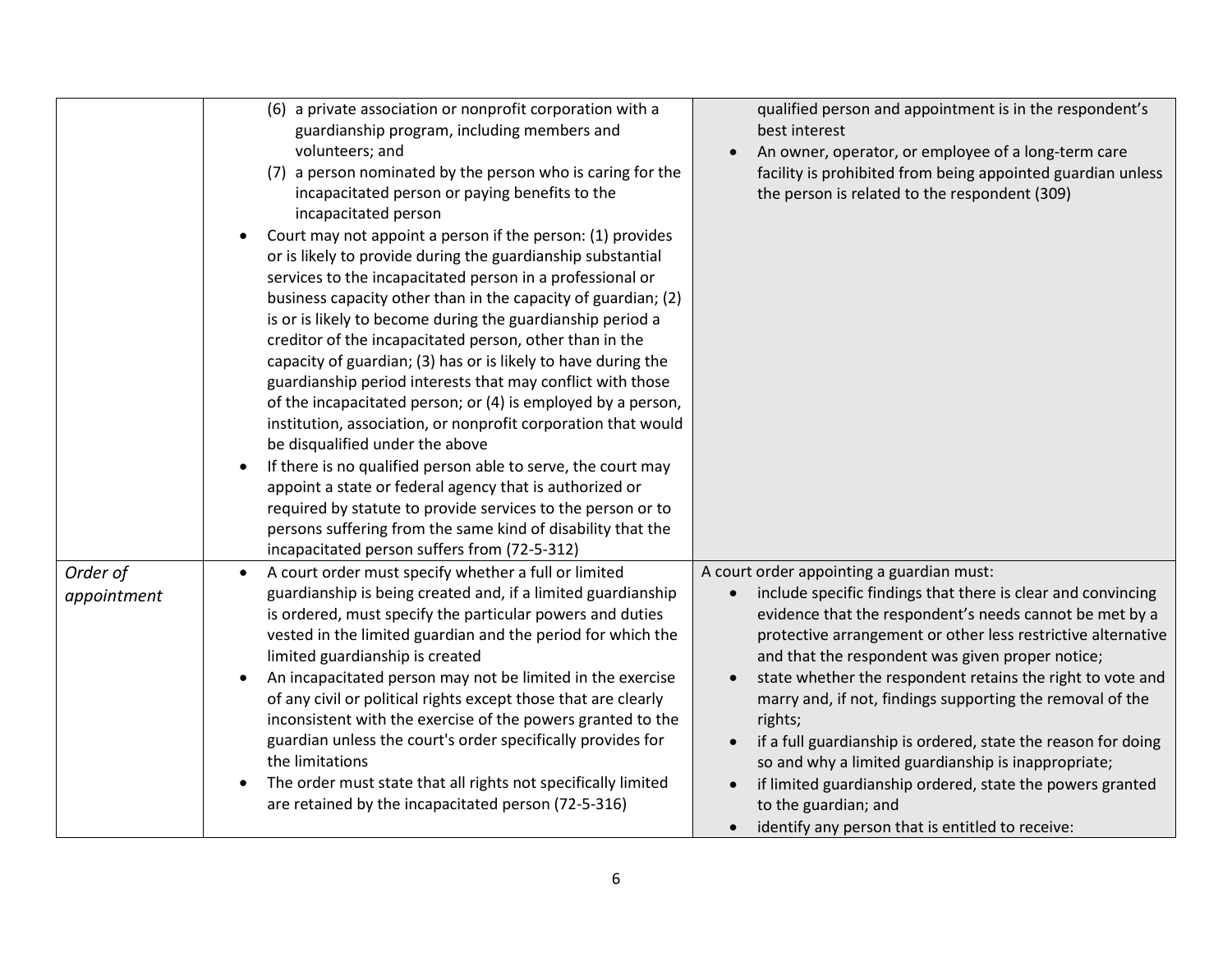| (1) notice of the rights of the adult, notice of a change in the<br>adult's dwelling, notice of the guardian delegating certain<br>powers, and notice that the guardian will not be able to visit<br>the adult for more than 2 months or is unavailable to perform<br>duties for more than 1 month;<br>(2) a copy of the guardian's plan;<br>(3) access to guardianship court records;<br>(4) notice of the death or a significant change in the condition<br>of the adult;<br>(5) notice that the guardian's powers have been limited or<br>modified; and<br>(6) notice of the guardian's removal (**a spouse and adult<br>children of the adult are presumed to be entitled to notice<br>unless the court finds that notice would be contrary to the<br>preferences or prior directions or best interest of the adult)<br>(310)<br>Notice of order<br>Not later than 14 days after appointment, the guardian<br>$\bullet$<br>shall give the adult subject to guardianship (and any other<br>of appointment<br>persons who were entitled to notice of the petition for<br>& rights<br>appointment) a copy of the order of appointment and<br>notice of the right to request termination or modification<br>Not later than 30 days after appointment, a court shall<br>$\bullet$<br>give the guardian, adult subject to guardianship, and any<br>person entitled to notice in the order of appointment a<br>statement of the rights of the adult subject to<br>guardianship and procedures for seeking relief if the adult<br>is denied those rights, including the right to:<br>(1) seek termination, modification, or removal and the right<br>to an attorney in those matters;<br>(2) be involved in decisions about the adult's care, dwelling,<br>activities, or social interactions, to the extent reasonably<br>feasible;<br>(3) be involved in health care decisionmaking;<br>(4) be notified at least 14 days before a change in primary |  |                                                        |
|---------------------------------------------------------------------------------------------------------------------------------------------------------------------------------------------------------------------------------------------------------------------------------------------------------------------------------------------------------------------------------------------------------------------------------------------------------------------------------------------------------------------------------------------------------------------------------------------------------------------------------------------------------------------------------------------------------------------------------------------------------------------------------------------------------------------------------------------------------------------------------------------------------------------------------------------------------------------------------------------------------------------------------------------------------------------------------------------------------------------------------------------------------------------------------------------------------------------------------------------------------------------------------------------------------------------------------------------------------------------------------------------------------------------------------------------------------------------------------------------------------------------------------------------------------------------------------------------------------------------------------------------------------------------------------------------------------------------------------------------------------------------------------------------------------------------------------------------------------------------------------------------------------------------------------------------------|--|--------------------------------------------------------|
|                                                                                                                                                                                                                                                                                                                                                                                                                                                                                                                                                                                                                                                                                                                                                                                                                                                                                                                                                                                                                                                                                                                                                                                                                                                                                                                                                                                                                                                                                                                                                                                                                                                                                                                                                                                                                                                                                                                                                   |  |                                                        |
|                                                                                                                                                                                                                                                                                                                                                                                                                                                                                                                                                                                                                                                                                                                                                                                                                                                                                                                                                                                                                                                                                                                                                                                                                                                                                                                                                                                                                                                                                                                                                                                                                                                                                                                                                                                                                                                                                                                                                   |  |                                                        |
|                                                                                                                                                                                                                                                                                                                                                                                                                                                                                                                                                                                                                                                                                                                                                                                                                                                                                                                                                                                                                                                                                                                                                                                                                                                                                                                                                                                                                                                                                                                                                                                                                                                                                                                                                                                                                                                                                                                                                   |  |                                                        |
|                                                                                                                                                                                                                                                                                                                                                                                                                                                                                                                                                                                                                                                                                                                                                                                                                                                                                                                                                                                                                                                                                                                                                                                                                                                                                                                                                                                                                                                                                                                                                                                                                                                                                                                                                                                                                                                                                                                                                   |  |                                                        |
|                                                                                                                                                                                                                                                                                                                                                                                                                                                                                                                                                                                                                                                                                                                                                                                                                                                                                                                                                                                                                                                                                                                                                                                                                                                                                                                                                                                                                                                                                                                                                                                                                                                                                                                                                                                                                                                                                                                                                   |  |                                                        |
|                                                                                                                                                                                                                                                                                                                                                                                                                                                                                                                                                                                                                                                                                                                                                                                                                                                                                                                                                                                                                                                                                                                                                                                                                                                                                                                                                                                                                                                                                                                                                                                                                                                                                                                                                                                                                                                                                                                                                   |  |                                                        |
|                                                                                                                                                                                                                                                                                                                                                                                                                                                                                                                                                                                                                                                                                                                                                                                                                                                                                                                                                                                                                                                                                                                                                                                                                                                                                                                                                                                                                                                                                                                                                                                                                                                                                                                                                                                                                                                                                                                                                   |  |                                                        |
|                                                                                                                                                                                                                                                                                                                                                                                                                                                                                                                                                                                                                                                                                                                                                                                                                                                                                                                                                                                                                                                                                                                                                                                                                                                                                                                                                                                                                                                                                                                                                                                                                                                                                                                                                                                                                                                                                                                                                   |  |                                                        |
|                                                                                                                                                                                                                                                                                                                                                                                                                                                                                                                                                                                                                                                                                                                                                                                                                                                                                                                                                                                                                                                                                                                                                                                                                                                                                                                                                                                                                                                                                                                                                                                                                                                                                                                                                                                                                                                                                                                                                   |  |                                                        |
|                                                                                                                                                                                                                                                                                                                                                                                                                                                                                                                                                                                                                                                                                                                                                                                                                                                                                                                                                                                                                                                                                                                                                                                                                                                                                                                                                                                                                                                                                                                                                                                                                                                                                                                                                                                                                                                                                                                                                   |  |                                                        |
|                                                                                                                                                                                                                                                                                                                                                                                                                                                                                                                                                                                                                                                                                                                                                                                                                                                                                                                                                                                                                                                                                                                                                                                                                                                                                                                                                                                                                                                                                                                                                                                                                                                                                                                                                                                                                                                                                                                                                   |  |                                                        |
|                                                                                                                                                                                                                                                                                                                                                                                                                                                                                                                                                                                                                                                                                                                                                                                                                                                                                                                                                                                                                                                                                                                                                                                                                                                                                                                                                                                                                                                                                                                                                                                                                                                                                                                                                                                                                                                                                                                                                   |  |                                                        |
|                                                                                                                                                                                                                                                                                                                                                                                                                                                                                                                                                                                                                                                                                                                                                                                                                                                                                                                                                                                                                                                                                                                                                                                                                                                                                                                                                                                                                                                                                                                                                                                                                                                                                                                                                                                                                                                                                                                                                   |  |                                                        |
|                                                                                                                                                                                                                                                                                                                                                                                                                                                                                                                                                                                                                                                                                                                                                                                                                                                                                                                                                                                                                                                                                                                                                                                                                                                                                                                                                                                                                                                                                                                                                                                                                                                                                                                                                                                                                                                                                                                                                   |  |                                                        |
|                                                                                                                                                                                                                                                                                                                                                                                                                                                                                                                                                                                                                                                                                                                                                                                                                                                                                                                                                                                                                                                                                                                                                                                                                                                                                                                                                                                                                                                                                                                                                                                                                                                                                                                                                                                                                                                                                                                                                   |  |                                                        |
|                                                                                                                                                                                                                                                                                                                                                                                                                                                                                                                                                                                                                                                                                                                                                                                                                                                                                                                                                                                                                                                                                                                                                                                                                                                                                                                                                                                                                                                                                                                                                                                                                                                                                                                                                                                                                                                                                                                                                   |  |                                                        |
|                                                                                                                                                                                                                                                                                                                                                                                                                                                                                                                                                                                                                                                                                                                                                                                                                                                                                                                                                                                                                                                                                                                                                                                                                                                                                                                                                                                                                                                                                                                                                                                                                                                                                                                                                                                                                                                                                                                                                   |  |                                                        |
|                                                                                                                                                                                                                                                                                                                                                                                                                                                                                                                                                                                                                                                                                                                                                                                                                                                                                                                                                                                                                                                                                                                                                                                                                                                                                                                                                                                                                                                                                                                                                                                                                                                                                                                                                                                                                                                                                                                                                   |  |                                                        |
|                                                                                                                                                                                                                                                                                                                                                                                                                                                                                                                                                                                                                                                                                                                                                                                                                                                                                                                                                                                                                                                                                                                                                                                                                                                                                                                                                                                                                                                                                                                                                                                                                                                                                                                                                                                                                                                                                                                                                   |  |                                                        |
|                                                                                                                                                                                                                                                                                                                                                                                                                                                                                                                                                                                                                                                                                                                                                                                                                                                                                                                                                                                                                                                                                                                                                                                                                                                                                                                                                                                                                                                                                                                                                                                                                                                                                                                                                                                                                                                                                                                                                   |  |                                                        |
|                                                                                                                                                                                                                                                                                                                                                                                                                                                                                                                                                                                                                                                                                                                                                                                                                                                                                                                                                                                                                                                                                                                                                                                                                                                                                                                                                                                                                                                                                                                                                                                                                                                                                                                                                                                                                                                                                                                                                   |  |                                                        |
|                                                                                                                                                                                                                                                                                                                                                                                                                                                                                                                                                                                                                                                                                                                                                                                                                                                                                                                                                                                                                                                                                                                                                                                                                                                                                                                                                                                                                                                                                                                                                                                                                                                                                                                                                                                                                                                                                                                                                   |  |                                                        |
|                                                                                                                                                                                                                                                                                                                                                                                                                                                                                                                                                                                                                                                                                                                                                                                                                                                                                                                                                                                                                                                                                                                                                                                                                                                                                                                                                                                                                                                                                                                                                                                                                                                                                                                                                                                                                                                                                                                                                   |  |                                                        |
|                                                                                                                                                                                                                                                                                                                                                                                                                                                                                                                                                                                                                                                                                                                                                                                                                                                                                                                                                                                                                                                                                                                                                                                                                                                                                                                                                                                                                                                                                                                                                                                                                                                                                                                                                                                                                                                                                                                                                   |  |                                                        |
|                                                                                                                                                                                                                                                                                                                                                                                                                                                                                                                                                                                                                                                                                                                                                                                                                                                                                                                                                                                                                                                                                                                                                                                                                                                                                                                                                                                                                                                                                                                                                                                                                                                                                                                                                                                                                                                                                                                                                   |  |                                                        |
|                                                                                                                                                                                                                                                                                                                                                                                                                                                                                                                                                                                                                                                                                                                                                                                                                                                                                                                                                                                                                                                                                                                                                                                                                                                                                                                                                                                                                                                                                                                                                                                                                                                                                                                                                                                                                                                                                                                                                   |  |                                                        |
|                                                                                                                                                                                                                                                                                                                                                                                                                                                                                                                                                                                                                                                                                                                                                                                                                                                                                                                                                                                                                                                                                                                                                                                                                                                                                                                                                                                                                                                                                                                                                                                                                                                                                                                                                                                                                                                                                                                                                   |  |                                                        |
|                                                                                                                                                                                                                                                                                                                                                                                                                                                                                                                                                                                                                                                                                                                                                                                                                                                                                                                                                                                                                                                                                                                                                                                                                                                                                                                                                                                                                                                                                                                                                                                                                                                                                                                                                                                                                                                                                                                                                   |  |                                                        |
|                                                                                                                                                                                                                                                                                                                                                                                                                                                                                                                                                                                                                                                                                                                                                                                                                                                                                                                                                                                                                                                                                                                                                                                                                                                                                                                                                                                                                                                                                                                                                                                                                                                                                                                                                                                                                                                                                                                                                   |  |                                                        |
|                                                                                                                                                                                                                                                                                                                                                                                                                                                                                                                                                                                                                                                                                                                                                                                                                                                                                                                                                                                                                                                                                                                                                                                                                                                                                                                                                                                                                                                                                                                                                                                                                                                                                                                                                                                                                                                                                                                                                   |  |                                                        |
|                                                                                                                                                                                                                                                                                                                                                                                                                                                                                                                                                                                                                                                                                                                                                                                                                                                                                                                                                                                                                                                                                                                                                                                                                                                                                                                                                                                                                                                                                                                                                                                                                                                                                                                                                                                                                                                                                                                                                   |  |                                                        |
|                                                                                                                                                                                                                                                                                                                                                                                                                                                                                                                                                                                                                                                                                                                                                                                                                                                                                                                                                                                                                                                                                                                                                                                                                                                                                                                                                                                                                                                                                                                                                                                                                                                                                                                                                                                                                                                                                                                                                   |  |                                                        |
|                                                                                                                                                                                                                                                                                                                                                                                                                                                                                                                                                                                                                                                                                                                                                                                                                                                                                                                                                                                                                                                                                                                                                                                                                                                                                                                                                                                                                                                                                                                                                                                                                                                                                                                                                                                                                                                                                                                                                   |  | dwelling or before a permanent move to a facility that |
|                                                                                                                                                                                                                                                                                                                                                                                                                                                                                                                                                                                                                                                                                                                                                                                                                                                                                                                                                                                                                                                                                                                                                                                                                                                                                                                                                                                                                                                                                                                                                                                                                                                                                                                                                                                                                                                                                                                                                   |  |                                                        |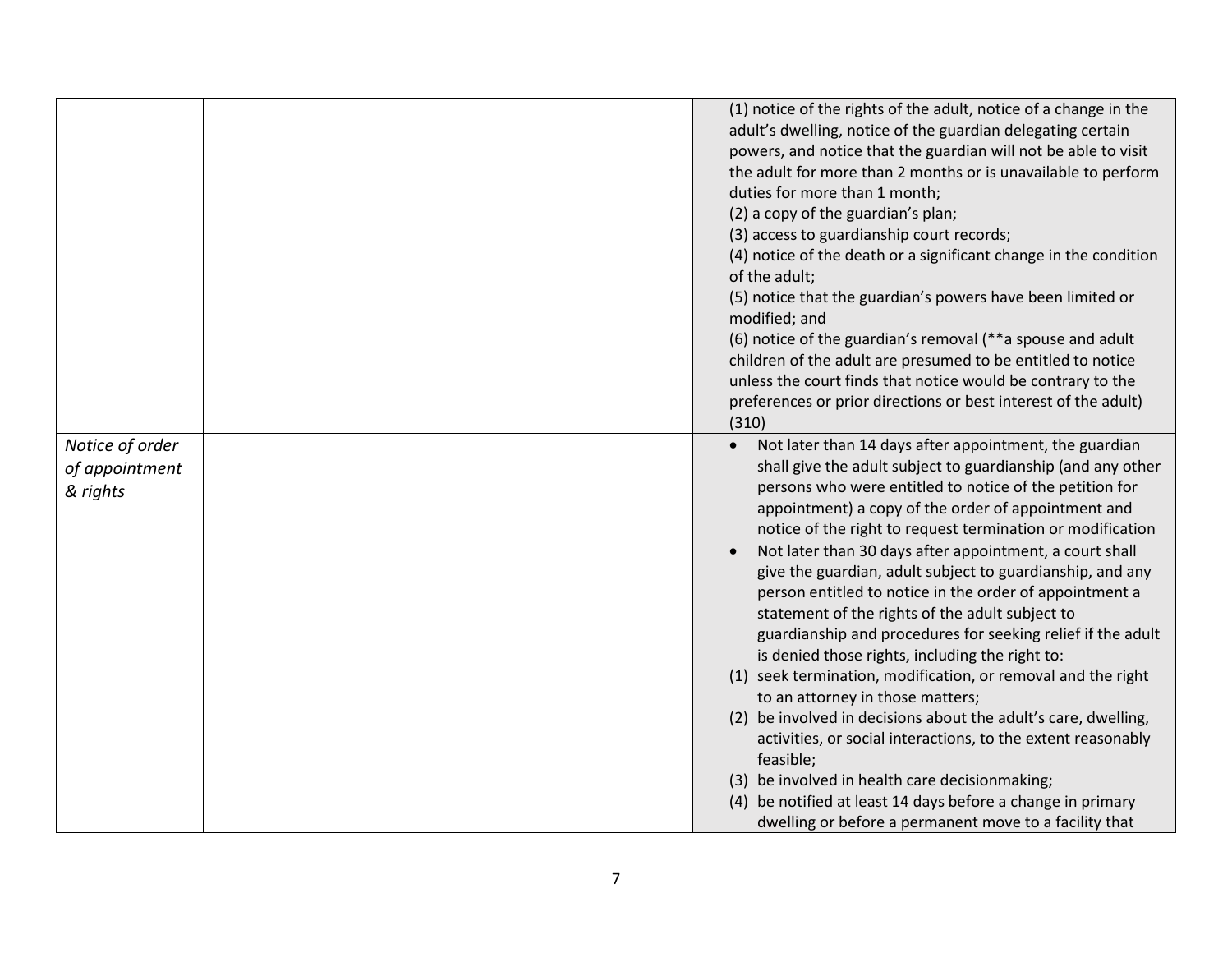| Emergency<br>quardian | If an incapacitated person has no guardian and an<br>$\bullet$<br>emergency exists, the court may exercise the power of a<br>guardian pending notice and hearing<br>If the welfare of the incapacitated person requires<br>$\bullet$<br>immediate action, court may appoint, with or without                                                                                                                                                                                                                                                                                                                             | restricts the adult's ability to leave or have visitors (with<br>exceptions) and how to object to the change;<br>(5) communicate and receive visitors (with exceptions);<br>(6) receive a copy of the guardian's plan and report; and<br>object to the guardian's plan or report (311)<br>(7)<br>Court may appoint emergency guardian if court finds: (1)<br>appointment is likely to prevent substantial harm to the<br>adult's physical health, safety, or welfare; (2) no other<br>person appears to have authority and willingness to act;<br>and (3) there is reason to believe that a basis for                                                                                                                                                                                                                                      |
|-----------------------|--------------------------------------------------------------------------------------------------------------------------------------------------------------------------------------------------------------------------------------------------------------------------------------------------------------------------------------------------------------------------------------------------------------------------------------------------------------------------------------------------------------------------------------------------------------------------------------------------------------------------|--------------------------------------------------------------------------------------------------------------------------------------------------------------------------------------------------------------------------------------------------------------------------------------------------------------------------------------------------------------------------------------------------------------------------------------------------------------------------------------------------------------------------------------------------------------------------------------------------------------------------------------------------------------------------------------------------------------------------------------------------------------------------------------------------------------------------------------------|
|                       | notice, a temporary guardian (full or limited) for a period<br>not to exceed 6 months<br>A temporary guardian is required to make any report the<br>court requires (72-5-317)                                                                                                                                                                                                                                                                                                                                                                                                                                            | appointment of a guardian exists<br>An emergency guardianship may not exceed 60 days but<br>may be extended once for not more than 60 days<br>When a petition for appointment of an emergency<br>guardian is filed, court should appoint an attorney for the<br>respondent and schedule a hearing on the petition unless<br>the court finds from an affidavit or testimony that the<br>respondent's physical health, safety, or welfare will be<br>substantially harmed before a hearing with notice can be<br>held, in which case the court may appoint an emergency<br>guardian without notice and a hearing, but the court must<br>give notice of the appointment not later than 48 hours<br>after the appointment and hold a hearing on the<br>appropriateness of the appointment not later than 5 days<br>after the appointment (312) |
| Duties of<br>quardian | Limited guardian's duties are those specified in the court's<br>$\bullet$<br>order of appointment<br>Full guardian has same duties respecting ward that a parent<br>$\bullet$<br>has respecting an unemancipated minor child, including: (1)<br>if entitled to custody of the ward, providing for the care,<br>comfort, and maintenance of the ward and arranging for<br>the ward's training and education; (2) taking reasonable<br>care of the ward's clothing, furniture, vehicles, and other<br>personal effects and commencing protective proceedings if<br>other property is in need of protection; and (3) paying | Guardian is a fiduciary and shall:<br>make decisions regarding the support, care, education,<br>$\bullet$<br>health, and welfare of the adult to the extent necessitated<br>by the adult's limitations;<br>promote self-determination of the adult and encourage<br>the adult to develop and regain capacity, in furtherance of<br>which the guardian shall: (1) become acquainted with the<br>adult and maintain contact through regular visits; (2)<br>identify the values/preferences of the adult and involve<br>the adult in decisions affecting the adult; and (3) identify                                                                                                                                                                                                                                                          |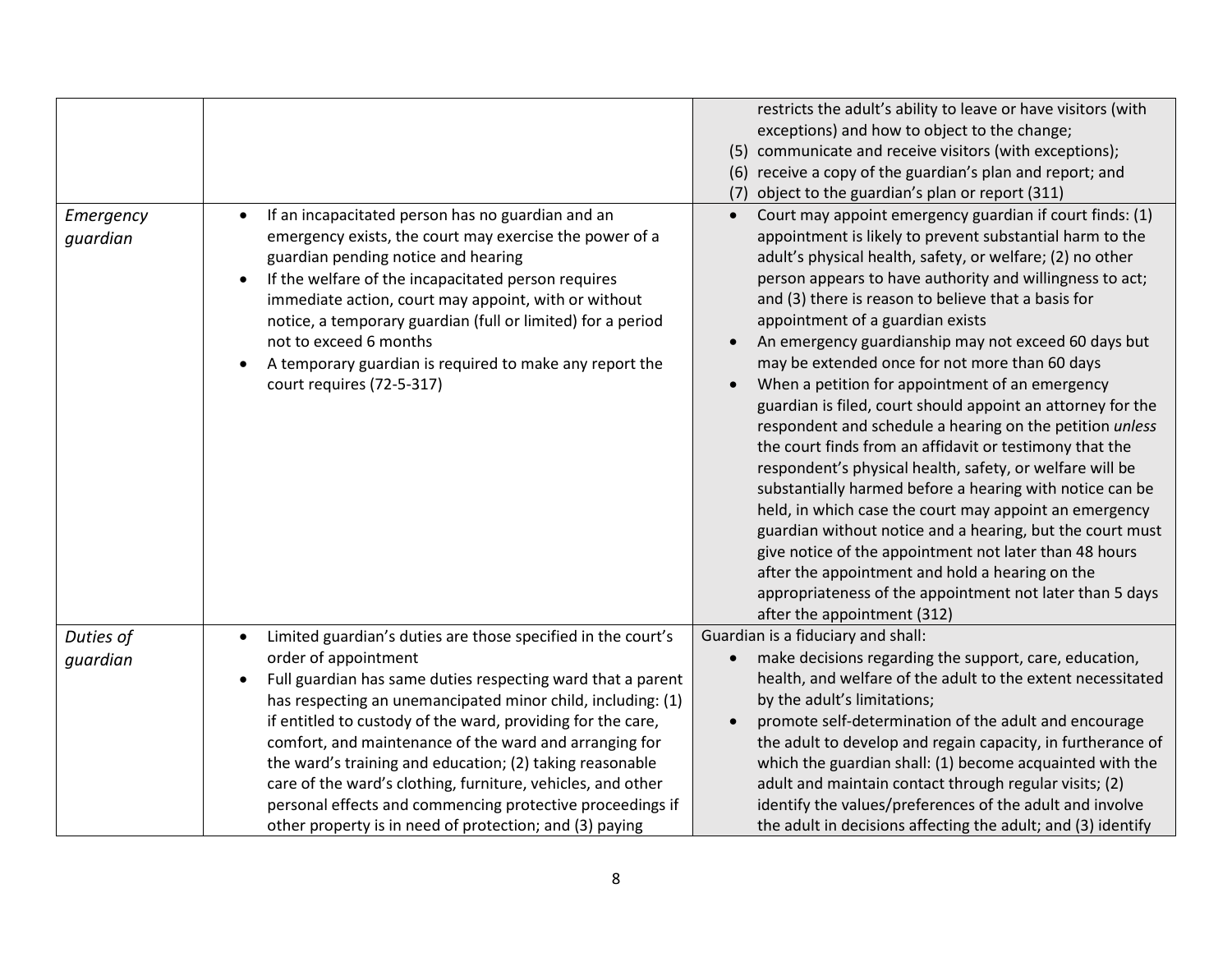|                       | excess funds to the conservator, if one has been appointed<br>$(72 - 5 - 321)$                                                                                                                                                                                                                                                                                                                                                                                                                                                      | and facilitate supportive relationships and services for the<br>adult;<br>exercise reasonable care, diligence, and prudence when<br>making decisions for the adult, including: (1) taking care of<br>the personal effects, pets, and support animals of the<br>adult and bringing a conservatorship or protective<br>arrangement proceeding if necessary to protect the adult's<br>property; (2) expending funds for the adult's support, care,<br>education, health, and welfare; (3) conserving funds for<br>future needs or, if a conservator has been appointed,<br>paying funds at least quarterly to the conservator; and (4)<br>monitoring the quality of services provided to the adult;<br>in making decisions, make the decision the guardian<br>reasonably believes the adult would make if the adult<br>were able unless doing so would unreasonably harm or<br>endanger the adult's welfare of financial interests;<br>if the decision the adult probably would make if able is<br>harmful or the guardian cannot determine the decision the<br>adult would make if able, the guardian shall act in<br>accordance with the best interest of the adult, taking into<br>consideration: (1) information received from professionals<br>and interested persons; (2) other information the guardian<br>believes the adult would have considered; and (3) other<br>factors a reasonable person would consider; and<br>immediately notify the court if the adult's condition has<br>changed and the adult is capable of exercising a right<br>previously removed (313) |
|-----------------------|-------------------------------------------------------------------------------------------------------------------------------------------------------------------------------------------------------------------------------------------------------------------------------------------------------------------------------------------------------------------------------------------------------------------------------------------------------------------------------------------------------------------------------------|------------------------------------------------------------------------------------------------------------------------------------------------------------------------------------------------------------------------------------------------------------------------------------------------------------------------------------------------------------------------------------------------------------------------------------------------------------------------------------------------------------------------------------------------------------------------------------------------------------------------------------------------------------------------------------------------------------------------------------------------------------------------------------------------------------------------------------------------------------------------------------------------------------------------------------------------------------------------------------------------------------------------------------------------------------------------------------------------------------------------------------------------------------------------------------------------------------------------------------------------------------------------------------------------------------------------------------------------------------------------------------------------------------------------------------------------------------------------------------------------------------------------------------------------------------------------------|
| Powers of<br>quardian | Limited guardian's powers are those specified in the court's<br>$\bullet$<br>order of appointment<br>Full guardian has same powers respecting ward that a<br>$\bullet$<br>parent has respecting an unemancipated minor child,<br>including: (1) entitled to the custody of the ward and may<br>establish the ward's residence; (2) may give consents or<br>approvals for medical or professional care, counsel,<br>treatment, or service, except may not consent to<br>withholding or withdrawal of life-sustaining treatment or to | Unless limited by court order, a guardian may: (1) apply<br>for and receive funds and benefits to support the adult,<br>unless a conservator is appointed with those powers; (2)<br>establish the adult's residence; (3) consent to health or<br>other care; (4) if a conservator has not been appointed,<br>commence proceedings to compel another person to<br>support the adult or pay funds for the adult's benefit; (5)<br>to extent reasonable, delegate to the adult responsibility<br>for a decision affecting the adult's well-being; and (6)                                                                                                                                                                                                                                                                                                                                                                                                                                                                                                                                                                                                                                                                                                                                                                                                                                                                                                                                                                                                                       |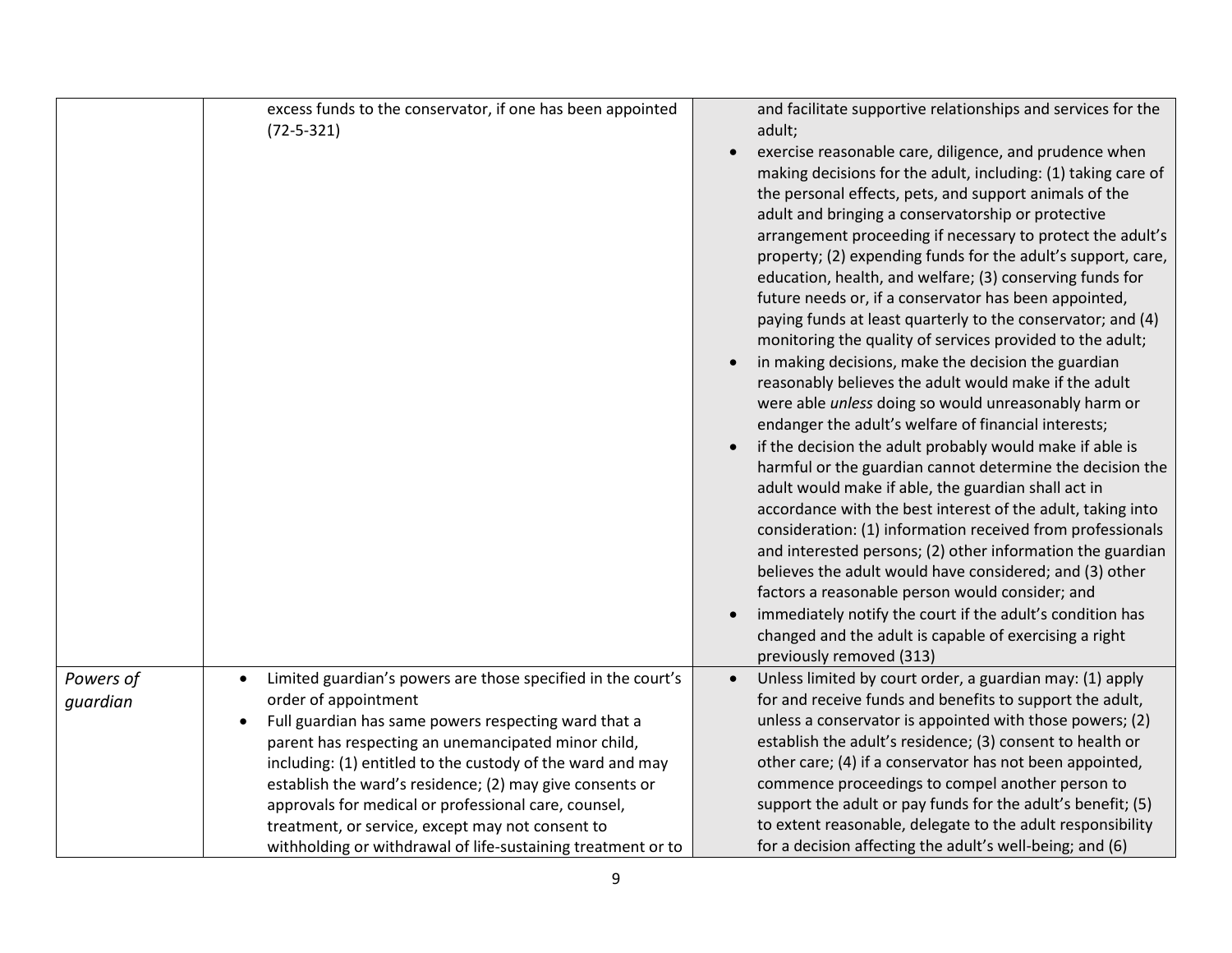|                                          | a do not resuscitate order unless has the power to consent<br>under Title 50, ch. 9 or 10, or petitions court for authority<br>to do so; (3) if a conservator has not been appointed, may<br>institute proceedings to compel persons to pay support<br>owed to ward or may receive money and property<br>deliverable to the ward and apply it for the support, care,<br>and education of the ward, except may not use funds for<br>room and board provided by the full guardian or the full<br>guardian's family unless a charge for the service is<br>approved by the court with notice to next of kin, if possible;<br>and (4) if a conservator has been appointed, entitled to<br>reasonable sums for the guardian's services and for<br>provision of room and board to the ward, as agreed upon<br>between the guardian and conservator as long as sums are<br>reasonable (72-5-321)<br>In Marriage of Denowh, 2003 MT 244, the Montana<br>$\bullet$<br>Supreme Court held that a guardian does not have the<br>power to bring or maintain a dissolution proceeding on<br>behalf of a ward | receive personally identifiable health care information<br>about the adult<br>If ordered by the court, a guardian may: (1) consent to the<br>$\bullet$<br>adult's adoption; (2) consent or withhold consent to the<br>marriage of the adult; (3) petition for dissolution or<br>annulment of the marriage of the adult; or (4) support or<br>oppose a petition for dissolution or annulment of marriage<br>of the adult<br>In establishing the adult's residence, the guardian is<br>required to: (1) make the decision using substituted<br>judgment or, if that is not possible, choose a setting that is<br>consistent with the adult's best interest; (2) give priority to<br>a location that will allow the adult to interact with persons<br>important to the adult and meet the adult's needs in the<br>least restrictive manner; (3) not later than 30 days after a<br>change in the dwelling, give notice to certain persons; (4)<br>move the adult to a nursing home, mental health facility,<br>or other facility that restricts the adult's ability to leave or<br>have visitors only if certain conditions are met; (5) move<br>the adult outside of this state only if consistent with the<br>guardian's plan and authorized by the court; and (6) sell or<br>surrender the lease to the primary dwelling of the adult<br>only if in the guardian's plan, approved by the court, or<br>notice is given and none of the persons entitled to notice<br>object<br>In making health care decisions, guardian shall: (1) involve<br>adult and support adult in understanding risks and<br>benefits; (2) defer decision to a health care power of<br>attorney; and (3) take into account risks and benefits and<br>the current and previous wishes and values of the adult, if<br>known (314) |
|------------------------------------------|------------------------------------------------------------------------------------------------------------------------------------------------------------------------------------------------------------------------------------------------------------------------------------------------------------------------------------------------------------------------------------------------------------------------------------------------------------------------------------------------------------------------------------------------------------------------------------------------------------------------------------------------------------------------------------------------------------------------------------------------------------------------------------------------------------------------------------------------------------------------------------------------------------------------------------------------------------------------------------------------------------------------------------------------------------------------------------------------|-------------------------------------------------------------------------------------------------------------------------------------------------------------------------------------------------------------------------------------------------------------------------------------------------------------------------------------------------------------------------------------------------------------------------------------------------------------------------------------------------------------------------------------------------------------------------------------------------------------------------------------------------------------------------------------------------------------------------------------------------------------------------------------------------------------------------------------------------------------------------------------------------------------------------------------------------------------------------------------------------------------------------------------------------------------------------------------------------------------------------------------------------------------------------------------------------------------------------------------------------------------------------------------------------------------------------------------------------------------------------------------------------------------------------------------------------------------------------------------------------------------------------------------------------------------------------------------------------------------------------------------------------------------------------------------------------------------------------------------------------------------------------------------------------------|
| Special limits on<br>guardian's<br>power | A full or limited guardian may not involuntarily commit for<br>$\bullet$<br>mental health treatment or for treatment of a<br>developmental disability a ward who is unwilling or unable<br>to give informed consent to commitment unless the                                                                                                                                                                                                                                                                                                                                                                                                                                                                                                                                                                                                                                                                                                                                                                                                                                                   | Guardian may not initiate commitment of adult to a<br>$\bullet$<br>mental health facility except in accordance with state's<br>procedure for involuntary commitment<br>Unless authorized by a court order, guardian does not<br>have power to revoke or amend a health care power of                                                                                                                                                                                                                                                                                                                                                                                                                                                                                                                                                                                                                                                                                                                                                                                                                                                                                                                                                                                                                                                                                                                                                                                                                                                                                                                                                                                                                                                                                                                  |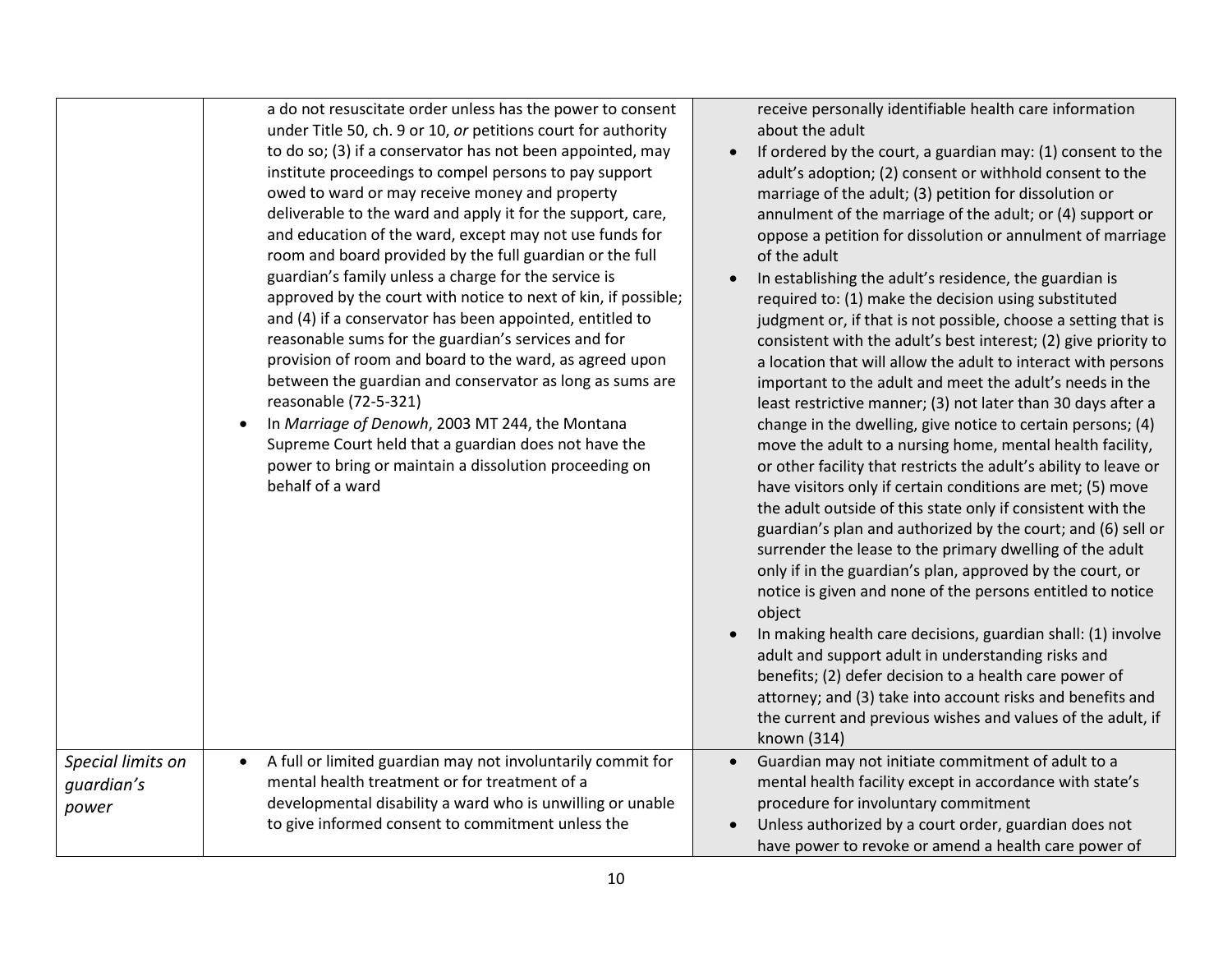|                 | procedure for involuntary commitment set forth in Title 53,<br>ch. 20 or 21, is followed<br>If a ward has a primary diagnosis of major neurocognitive<br>$\bullet$<br>disorder and because of this disorder is unwilling or unable<br>to consent to treatment, a full or limited guardian may seek<br>admission of the ward to a hospital, skilled nursing facility,<br>or other appropriate treatment facility other than the<br>Montana State Hospital (72-5-321)<br>A guardian has the same power to revoke or amend a<br>$\bullet$<br>health care power of attorney that the principal would have<br>had if the principal were not disabled or incapacitated (72-<br>$5-501$<br>A power of attorney for finances is not terminated if a court<br>appoints a guardian unless ordered by the court (72-31-<br>308) | attorney or a power of attorney for finances and, unless<br>there is a contrary court order, the decisions of an agent<br>takes precedence over that of the guardian<br>Guardian may not restrict the adult's ability to<br>communicate with others unless: (1) authorized by court<br>order; (2) a protective order or protective arrangement is<br>in effect that limits contact between the adult and a<br>person; or (3) the guardian has good cause to believe<br>restriction is necessary because the person poses a<br>significant physical, psychological, or financial harm to the<br>adult and the restriction is for not more than 7 business<br>days if the person has a family or preexisting social<br>relationship with the adult or for a period of not more<br>than 60 days if the person does not have a family or<br>preexisting social relationship with the adult (315)                                                                                                                                                                                                                                                                                                 |
|-----------------|----------------------------------------------------------------------------------------------------------------------------------------------------------------------------------------------------------------------------------------------------------------------------------------------------------------------------------------------------------------------------------------------------------------------------------------------------------------------------------------------------------------------------------------------------------------------------------------------------------------------------------------------------------------------------------------------------------------------------------------------------------------------------------------------------------------------|----------------------------------------------------------------------------------------------------------------------------------------------------------------------------------------------------------------------------------------------------------------------------------------------------------------------------------------------------------------------------------------------------------------------------------------------------------------------------------------------------------------------------------------------------------------------------------------------------------------------------------------------------------------------------------------------------------------------------------------------------------------------------------------------------------------------------------------------------------------------------------------------------------------------------------------------------------------------------------------------------------------------------------------------------------------------------------------------------------------------------------------------------------------------------------------------|
| Guardian's plan |                                                                                                                                                                                                                                                                                                                                                                                                                                                                                                                                                                                                                                                                                                                                                                                                                      | A guardian shall file with the court a plan for the care of<br>the adult: (1) no later than 60 days after appointment; (2)<br>when there is a significant change in circumstances; and<br>(3) when the guardian seeks to deviate significantly from<br>the guardian's plan<br>Plan must include: (1) living arrangement, services, and<br>supports for the adult; (2) social and educational activities;<br>(3) how visitation will be facilitated between the adult and<br>other persons; (4) nature and frequency of guardian's<br>visits and communication with adult; (5) goals for the<br>adult; (6) whether adult has existing plan and whether the<br>guardian's plan is consistent; and (7) the amount the<br>guardian proposed to charge for each service the guardian<br>anticipates providing to the adult<br>Guardian is required to give notice of the plan, including a<br>statement of the right to object to the plan, no later than<br>14 days after filing the plan<br>The adult or a person entitled to receive notice may object<br>to the plan<br>Court may not approve a plan until 30 days after its filing,<br>and the guardian is required to provide copies of the |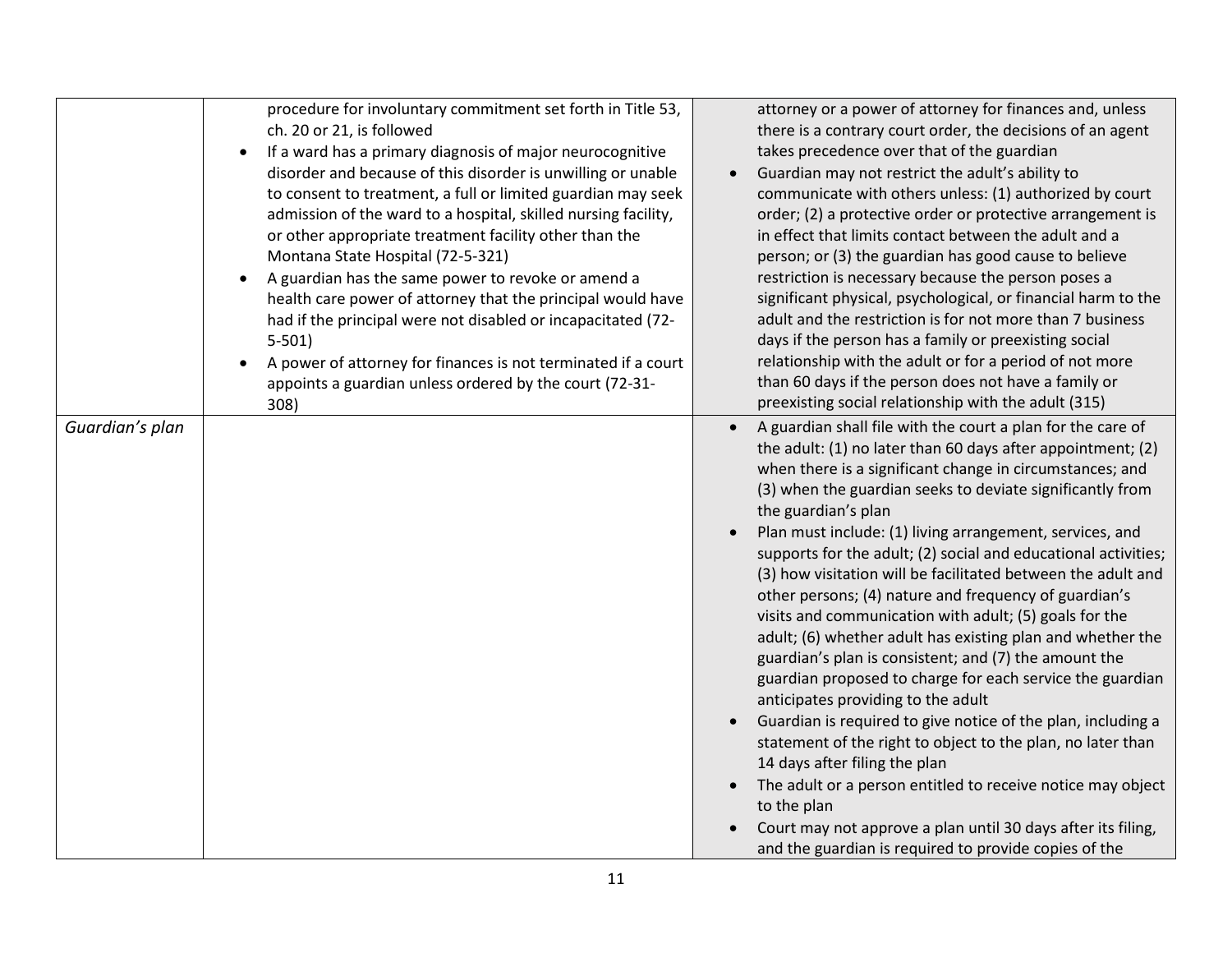|                      |                                                                                                                                                                                                                                                                                                                                                                                                                                                                                                                                                                                                                                                                                                 | approved plan to the adult and other persons entitled to<br>notice (316)                                                                                                                                                                                                                                                                                                                                                                                                                                                                                                                                                                                                                                                                                                                                                                                                                                                                                                                                                                                                                                                                                                                                                                                                                                                                                                                                                                                                                                                                                                                                                                                                                                                                                                                                                                                                                                                                                                                                |
|----------------------|-------------------------------------------------------------------------------------------------------------------------------------------------------------------------------------------------------------------------------------------------------------------------------------------------------------------------------------------------------------------------------------------------------------------------------------------------------------------------------------------------------------------------------------------------------------------------------------------------------------------------------------------------------------------------------------------------|---------------------------------------------------------------------------------------------------------------------------------------------------------------------------------------------------------------------------------------------------------------------------------------------------------------------------------------------------------------------------------------------------------------------------------------------------------------------------------------------------------------------------------------------------------------------------------------------------------------------------------------------------------------------------------------------------------------------------------------------------------------------------------------------------------------------------------------------------------------------------------------------------------------------------------------------------------------------------------------------------------------------------------------------------------------------------------------------------------------------------------------------------------------------------------------------------------------------------------------------------------------------------------------------------------------------------------------------------------------------------------------------------------------------------------------------------------------------------------------------------------------------------------------------------------------------------------------------------------------------------------------------------------------------------------------------------------------------------------------------------------------------------------------------------------------------------------------------------------------------------------------------------------------------------------------------------------------------------------------------------------|
| Guardian's<br>report | Limited guardian is required to report the condition of the<br>$\bullet$<br>incapacitated person and of the estate as required by the<br>court or by court rule<br>Unless waived by the court, a full guardian is required to<br>report annually on the condition of the ward and of the<br>estate that has been subject to the guardian's possession or<br>control, and a copy of the report must be served on the<br>ward's parent, child, or sibling<br>If the full guardian fails to file an annual report, as<br>determined by the clerk of court, the court shall order the<br>full guardian to file the report and give good cause for the<br>failure to file a timely report (72-5-321) | Guardian shall file a report with the court not later than 60<br>$\bullet$<br>days after appointing and at least annually thereafter<br>Report must include the following information: (1) the<br>adult's condition and living arrangements; (2) supports<br>and services provided to the adult; (3) summary of<br>guardian's visits and date of visits; (4) actions taken on<br>behalf of the adult; (5) extent that the adult has<br>participated in decisionmaking; (6) if the adult is living in a<br>facility, whether the guardian considers the facility's<br>current plan of care consistent with the adult's<br>preferences, values, prior directions, and best interest; (7)<br>anything of more than de minimus value that the guardian<br>or individuals related to the guardian have received from<br>an individual providing goods or services to the adult; (8)<br>powers delegated and the reason for doing so; (9) any<br>business relation the guardian has with a person the<br>guardian has paid or who has benefitted from the adult's<br>property; (10) whether the guardian has deviated from the<br>guardian's plan and why; (11) future plans for the adult's<br>care and support; (12) recommendations on the continued<br>need for a guardianship and any recommended change in<br>scope of the guardianship; and (13) whether a co-guardian<br>or successor is alive and able to serve<br>Notice of the report and a copy of the report must be<br>given to the adult and persons entitled to notice within 14<br>days after its filing<br>Court is required to review each report at least annually to<br>determine whether: (1) the guardian has complied with<br>guardian's duties; (2) the guardianship should continue;<br>and (3) guardian's fees should be approved<br>Allows court to request additional information, appoint a<br>visitor, or hold hearings on removal of the guardian,<br>termination of the guardianship, modification, or<br>adjustment of fees |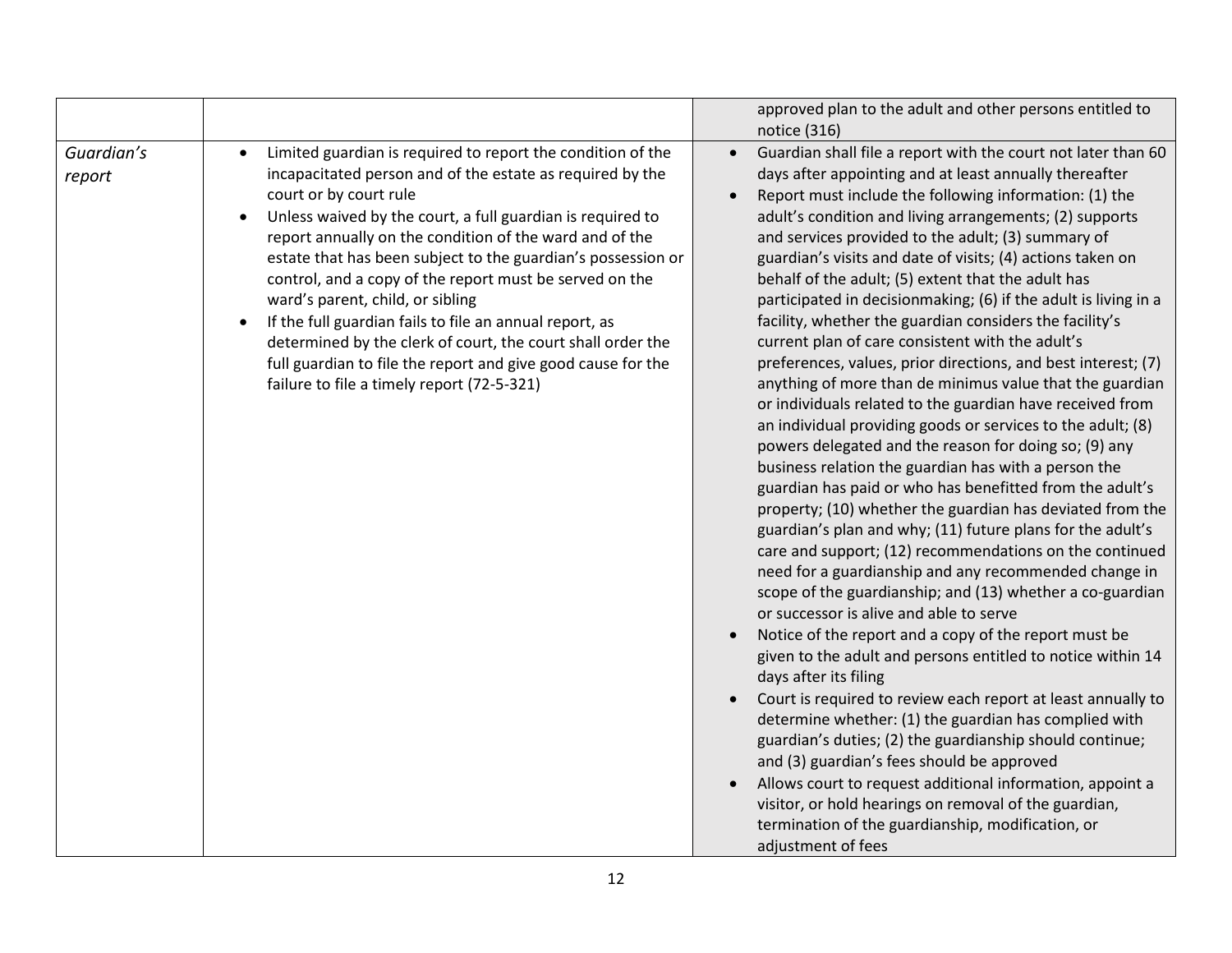|                                                    |                                                                                                                                                                                                                                                                                                                                                                                                                                                                                                                                                                                                                                                                                                                                                 | Guardian may petition the court for approval of a report,<br>and if the court approves the report, there is a rebuttable<br>presumption the report is accurate as to any matter<br>disclosed in the report (317)                                                                                                                                                                                                                                                                                                                                                                                                                                                                                                                                                                                                                                                                                                                                                                                                                                                                                                 |
|----------------------------------------------------|-------------------------------------------------------------------------------------------------------------------------------------------------------------------------------------------------------------------------------------------------------------------------------------------------------------------------------------------------------------------------------------------------------------------------------------------------------------------------------------------------------------------------------------------------------------------------------------------------------------------------------------------------------------------------------------------------------------------------------------------------|------------------------------------------------------------------------------------------------------------------------------------------------------------------------------------------------------------------------------------------------------------------------------------------------------------------------------------------------------------------------------------------------------------------------------------------------------------------------------------------------------------------------------------------------------------------------------------------------------------------------------------------------------------------------------------------------------------------------------------------------------------------------------------------------------------------------------------------------------------------------------------------------------------------------------------------------------------------------------------------------------------------------------------------------------------------------------------------------------------------|
| Removal of<br>guardian                             | On petition of the ward or any interested person, the court,<br>$\bullet$<br>after a hearing, may remove a guardian if in the best<br>interests of the ward<br>The court may appoint a successor guardian and make any<br>$\bullet$<br>other appropriate order<br>Before appointing a successor guardian, court is required to<br>٠<br>follow same procedures to safeguard the rights of the ward<br>that apply to a petition for appointing a guardian (72-5-325)                                                                                                                                                                                                                                                                              | Court may remove a guardian for failure to perform the<br>$\bullet$<br>guardian's duties or for good cause<br>Requires court to hold hearing in three circumstances: (1)<br>if the court determines a hearing would be in the best<br>interest of the adult; (2) if the adult, guardian, or<br>interested person petitions for removal, and the petition<br>contains allegations that, if true, support a reasonable<br>belief that removal is in order (court may decline to hold<br>hearing if a similar petition was filed in the previous 6<br>months); and (3) if the court receives a communication<br>that supports a reasonable belief that removal is<br>appropriate<br>Notice of a petition for removal must be given to the<br>$\bullet$<br>adult, guardian, or any other person the court determines<br>The adult has the right to representation by an attorney<br>If the court removes a guardian, the court is required to<br>appoint a successor following the appointment priorities<br>and notice of the successor must be provided to the adult<br>and other persons entitled to notice (318) |
| $Termination -$<br>modification of<br>guardianship | An order adjudicating incapacity may specify a minimum<br>$\bullet$<br>period, not to exceed 6 months, during which a petition for<br>an adjudication that the ward is no longer incapacitated<br>may not be filed without special leave<br>Subject to the restriction above, a ward or any interested<br>$\bullet$<br>person may petition for an order that the ward is no longer<br>incapacitated and for termination of the guardianship<br>A request for termination of the guardianship may also be<br>$\bullet$<br>made informally to the court<br>Before terminating a guardianship, court is required to<br>follow same procedures to safeguard the rights of the ward<br>that apply to a petition for appointing a guardian (72-5-325) | Adult subject to guardianship, guardian, or interested<br>person may petition for: (1) termination of the<br>guardianship on the ground that a basis for appointment<br>no longer exists or termination would be in the best<br>interest of the adult or for other good cause; or (2)<br>modification of the guardianship because the extent of<br>protection or assistance granted is not appropriate or for<br>other good cause (notice of the petition must be given to<br>the adult, guardian, or any other person the court<br>determines)<br>Court shall hold a hearing on termination or modification<br>in four circumstances: (1) if the court determines a hearing<br>would be in the best interest of the adult; (2) if the                                                                                                                                                                                                                                                                                                                                                                           |